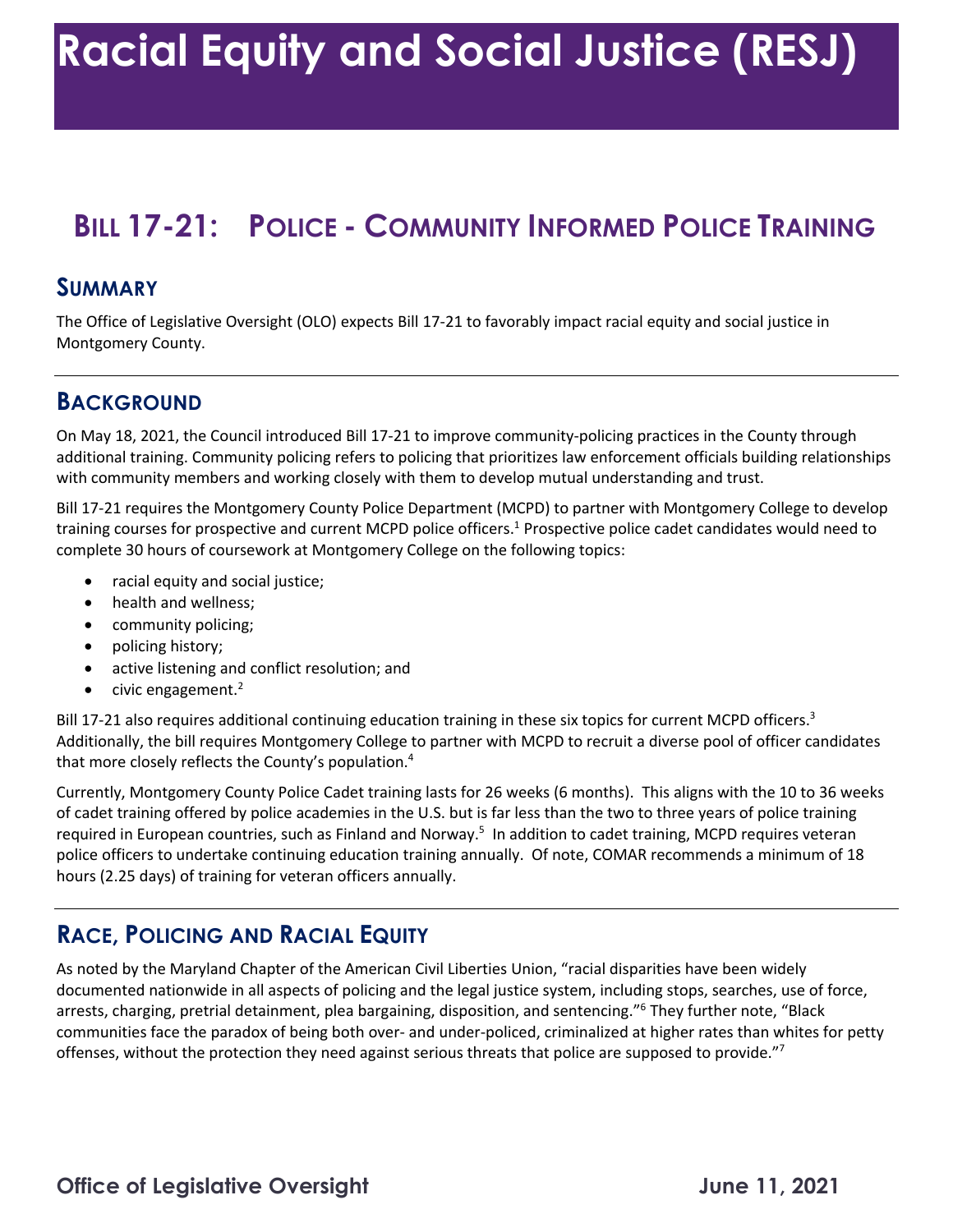# **RESJ Impact Statement**

 Current criminal justice inequities facing communities of color emerge from the origins of modern policing in the U.S. that prioritized preserving wealth and social control to promote White supremacy rather than to prevent crime.<sup>8</sup> Of note, the first publicly funded police forces in the South were White "slave patrollers" charged with kidnapping formerly enslaved Black people and stopping revolts.<sup>9</sup> And in the North, elected sheriffs and constables were assembled in the mid- tolate-19<sup>th</sup> century primarily to quash labor protests by low-wage workers.<sup>10</sup>

 Further, the use of law enforcement to maintain social control over Black people and to protect White wealth continued after the Civil War and Reconstruction with police enforcement of Black Codes and other Jim Crow laws aimed at undermining the civil rights of Black people and [communities.](https://communities.11)<sup>11</sup> And as de jure racial discrimination in society dissipated after the Civil Rights Movement, the disparate treatment of communities of color has continued with the War on Drugs that has targeted Black and Brown communities with mass incarceration over the past three decades.<sup>12</sup>

 Within this historical context, community policing has been identified as a strategy for police departments to advance racial equity by collaborating with communities of color to enhance mutual understanding and trust. Toward this end, Bill 17-21 posits that additional police training hours focused on the history of policing in the U.S., racial equity and social training on police officer performance.<sup>13</sup> The general training literature, however, suggests that training can "have positive impacts on learning, attitudes, and behavior, although impacts in general tend to be more pronounced on justice, and civic engagement will advance more equitable policing practices locally, whichhelp to eliminate racial and social inequities. Unfortunately, there are few rigorous research studies that assess the impact of community policing attitudes and knowledge than behavior."<sup>14</sup>

### **DEMOGRAPHIC DATA**

 A review of data demonstrates disparities in policing incidents and MCPD personnel relative to Montgomery County's population. For example, Black people accounted for 18 percent of County residents in 2019, but accounted for:

- $\bullet$  56 percent of the use of force incidents;<sup>15</sup>
- 29 percent of the traffic stops;  $16$  and
- $\bullet$  12 percent of MCPD sworn personnel.<sup>17</sup>

 As such, Black people are over-represented in their interactions with the police but under-represented among police personnel. Conversely, White people are under-represented in public interactions with the police, but over-represented among police personnel. White people were 44 percent of County residents in 2019, but they accounted for:

- $\bullet$  20 percent of the use of force incidents;<sup>18</sup>
- 25 percent of the traffic stops; $^{19}$  and
- 75 percent of MCPD sworn personnel and of officers involved in use of force incidents.<sup>20</sup>

 Like Black people, Latinx and Asian people were also under-represented as MCPD sworn officers relative to their share of County residents. In 2019, Latinx people accounted for 19 percent of County residents but only 8 percent of MCPD officers. Asian people accounted for 15 percent of County residents, but only 6 percent of MCPD officers.<sup>21</sup>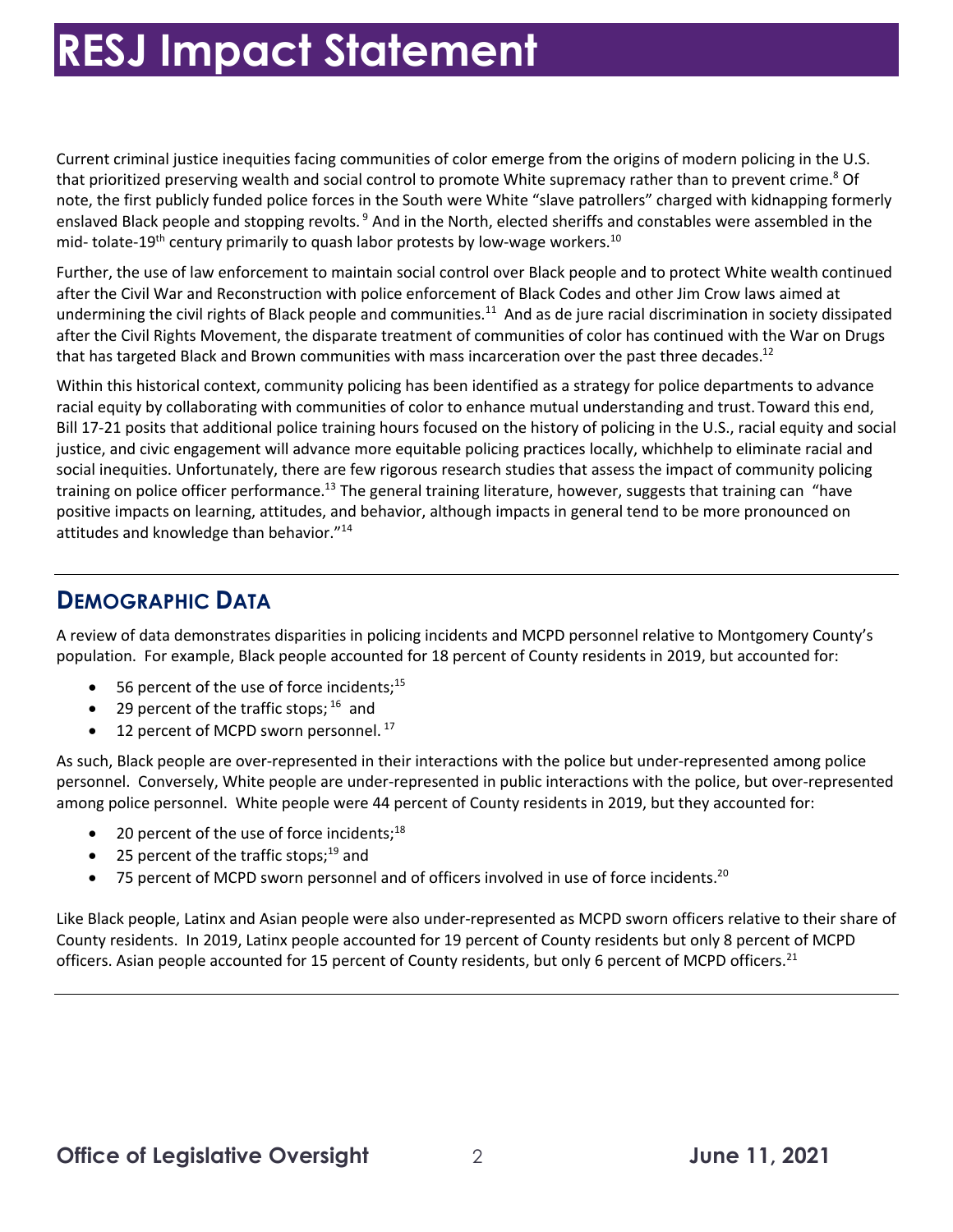# **RESJ Impact Statement**

## **ANTICIPATED RESJ IMPACTS**

 If Bill 17-21 is executed as planned and actualizes improved community policing practices among new and existing MCPD personnel and increases the representation of people of color among sworn police personnel, OLO anticipates a favorable impact of Bill 17-21 on racial equity and social justice in the County. More specifically, OLO anticipates that improved community policing and related best practices among MCPD personnel will reduce inequitable policing practices that foster racial and social inequities in policing and criminal justice outcomes. Further, OLO anticipates that a more culturally diverse police force, coupled with heightened training and accountability for MCPS personnel, to put community policing strategies into practice will also diminish disparities in policing outcomes by race and ethnicity.

### **METHODOLOGIES, ASSUMPTIONS, AND UNCERTAINTIES**

 This RESJ impact statement and OLO's analysis rely on several information sources to understand the anticipated impact of Bill 17-21 on racial equity and social justice locally. These include:

- The Final Report of The President's Task Force on 21<sup>st</sup> Century Policing, May 2015
- MCPD 2019 Annual Report on Crime & Safety
- MCPD Annual Use of Force Report 2019
- OLO Report 2020-9, Local Policing Data and Best Practices, 2020
- How Community Police Compare in Different Democracies. April 2021
- The Hidden Rules of Race: Barriers to an Inclusive Economy, 2017
- • What is the Difference between Slave Patrols and Modern Day Policing? Institutional Violence in a Community of Color, August 2015
- Bill 17-21 County Council Packet

#### **RECOMMENDED AMENDMENTS**

 The County's Racial Equity and Social Justice Act requires OLO to consider whether recommended amendments to bills aimed at narrowing racial and social inequities are warranted in developing RESJ impact statements.<sup>22</sup> OLO has determined that the key provisions included in Bill 17-21 adequately address RESJ in the County. Consequently, this RESJ impact statement does not offer recommendations.

# **CAVEATS**

 Two caveats to this racial equity and social justice impact statement should be noted. First, predicting the impact of and other factors. Second, this RESJ statement is intended to inform the legislative process rather than determine whether the Council should enact legislation. Thus, any conclusion made in this statement does not represent OLO's endorsement of, or objection to, the bill under consideration. legislation on racial equity and social justice is a challenging, analytical endeavor due to data limitations, uncertainty,

### **CONTRIBUTIONS**

OLO staffer Dr. Theo Holt drafted this RESJ statement with assistance from Dr. Elaine Bonner-Tompkins.

 $1$  Montgomery County Council, Bill 17-21, Police- Community Informed police Training, May 2021, Montgomery County, Maryland.